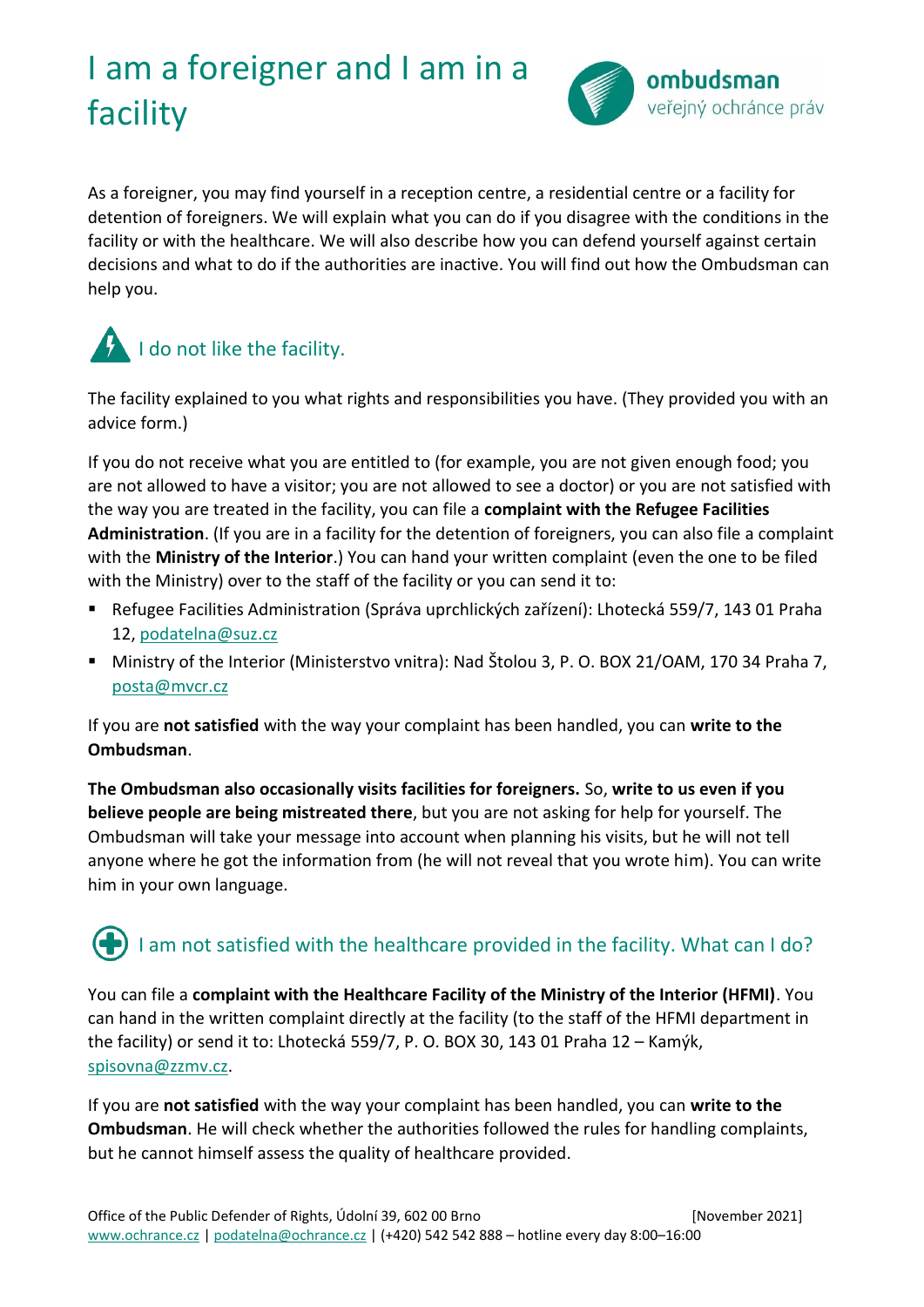#### $\blacksquare$  I am not satisfied with healthcare provided outside the facility.

You can file a **complaint with the doctor or facility (hospital)** where you were treated or refused treatment. If you are unsuccessful, you can **then** complain to the **authority that gave them the permission to** provide healthcare services, which is usually a regional authority, sometimes a ministry. More details can be found in our leaflet titled Healthcare – [Complaints involving](https://www.ochrance.cz/letaky/zdravotnictvi-stiznosti/zdravotnictvi-stiznosti.pdf)  [healthcare.](https://www.ochrance.cz/letaky/zdravotnictvi-stiznosti/zdravotnictvi-stiznosti.pdf)

If you are **not satisfied** with the way your complaint has been handled, you can **write to the Ombudsman**. He will check whether the authorities followed the rules for handling complaints, but he cannot himself assess the quality of healthcare provided.

## I disagree with the authorities' decision. Can I challenge it?

You **can appeal against some** decisions. For example, you can appeal against a decision on **administrative expulsion within 10 days** of its delivery. If you are unsuccessful, you can then file **a lawsuit with the regional court within 10 days**. The **lawsuit has suspensory effect** (the decision on an expulsion cannot be enforced until the court has ruled) unless you were expelled on the grounds of national security.

You cannot challenge **all** decisions, but you can **appeal** to the regional court against the following ones:

- decision on **detention** or prolongation of detention, **within 30 days** of its delivery;
- decision on **refusal to allow entry** into the Czech Republic, **within 30 days** of its delivery;
- decision **not to grant international protection** (e.g. asylum), **within 15 days** of its delivery; and
- decision on **transfer** to another EU Member State, **within 15 days** of its delivery.

**In these cases, the lawsuit usually does not have suspensory effect.** This means that the decision issued is valid [except for certain cases of international protection (asylum)  $-\mathbb{Z}$  see more in Section [32\(2\)](https://www.zakonyprolidi.cz/cs/1999-325#p32-2) of the Asylum Act]. But you can ask the court to grant suspensory effect to the lawsuit (in order to suspend the effects of the decision). For general information, see the leaflet titled [Judicial](https://www.ochrance.cz/letaky/soudni-ochrana-proti_spravnim-organum/soudni-ochrana-proti_spravnim-organum.pdf)  [protection against decisions of administrative authorities.](https://www.ochrance.cz/letaky/soudni-ochrana-proti_spravnim-organum/soudni-ochrana-proti_spravnim-organum.pdf) However, various exceptions apply in the case of foreigners (shorter deadlines for filing a lawsuit, exemption from court fees for most of these proceedings).

**If you are detained**, you can also file an **application for your release from the facility with the Police of the Czech Republic** –<sup>2</sup> Directorate of the Immigration Police at (Policie České republiky – Ředitelství služby cizinecké policie): Olšanská 2, 130 51 Praha 3, [rscp.oprc@pcr.cz.](mailto:rscp.oprc@pcr.cz)

If you disagree with **your placement in a strict-regime ward of the detention facility**, you can file **a complaint** with the Ministry of the Interior (Ministerstvo vnitra) at: Nad Štolou 3, P. O. BOX 21/OAM, 170 34 Praha 7, [posta@mvcr.cz](mailto:posta@mvcr.cz)



If the deadline for issuing a decision (for example, on an application for international protection, which is subject to the deadlines under **Section 27** of the Asylum Act) has already passed and the Ministry of the Interior is not doing anything, you can request the Minister of the Interior **to take a measure against inactivity**. You can use our [form](https://www.ochrance.cz/letaky/zadost-necinnost/formular-opatreni_proti_necinnosti-urad.docx) (also available [here\)](https://www.ochrance.cz/letaky/zadost-necinnost/verze-formulare-k-tisku-a-vyplneni-rukou.pdf). More details can be found in the leaflet on [Inactivity of the authorities.](https://www.ochrance.cz/letaky/necinnost-uradu/necinnost-uradu.pdf)